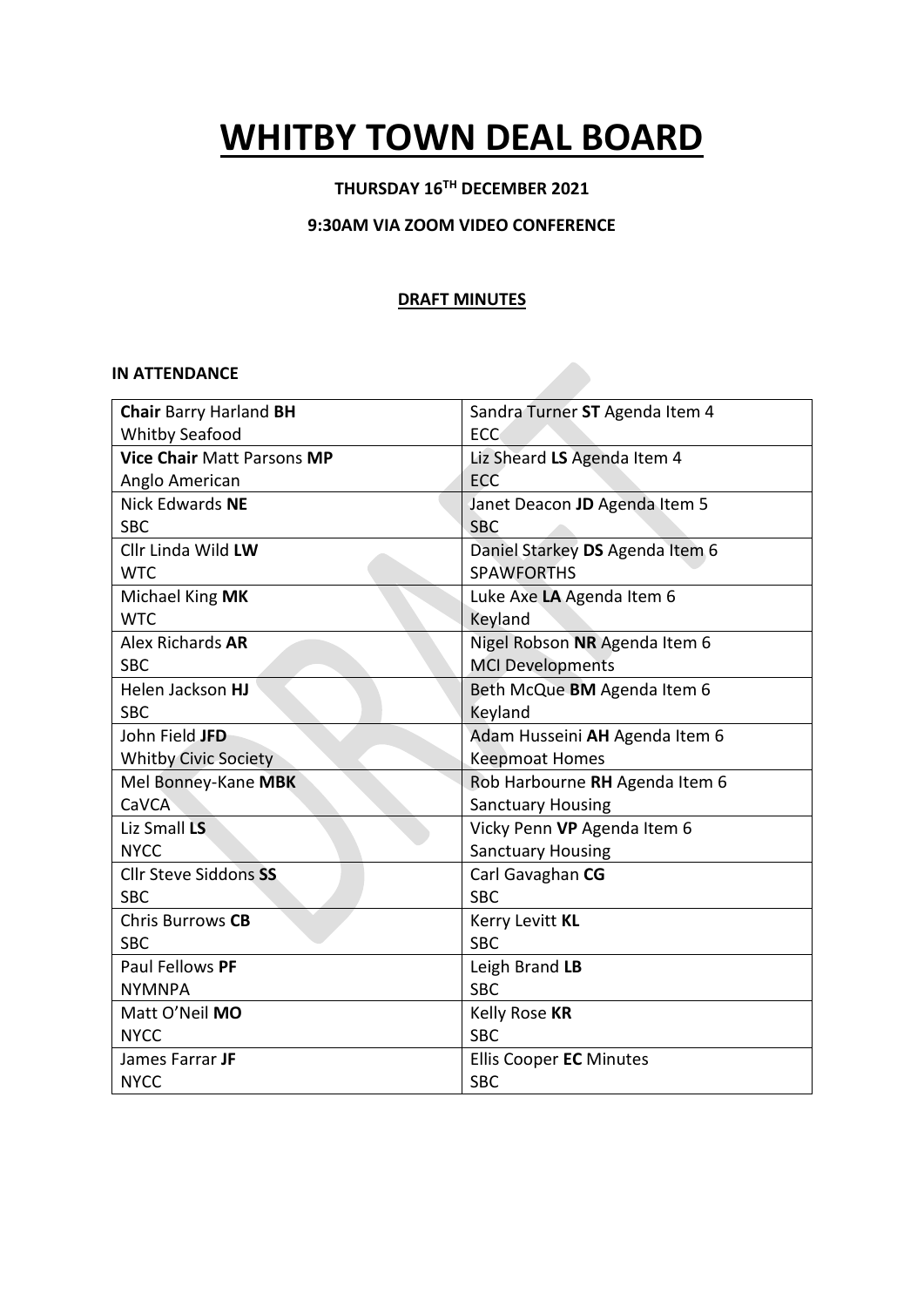## **ACTIONS**

- **HJ to produce a risk register for all projects.**
- **HJ to circulate Towns Fund Programme update.**
- **EC to discuss with BH and HJ if next meeting should be in two halves.**

#### **1. APOLOGIES**

- Mike Greene, SBC
- Marc Cole, SBC
- Richard Flinton, NYCC
- Robert Goodwill, MP
- Tricia Kane, BEIS
- Rosie Du Rose, Beyond Housing

## **2. DECLARATION OF INTERESTS**

None.

## **3. MINUTES OF LAST MEETING AND MATTERS ARISING**

**3.1.** Minutes of the meeting held on the 1<sup>st</sup> October 2021 agreed as a true record.

- **3.2.** MK queried if the governance report had been circulated from item 3.2. BH stated it was circulated 3<sup>rd</sup> November. EC to recirculate.
- **3.3.** BH enquired if anyone from the Board had engaged with NYCC regarding the pedestrianisation scheme. No one has engaged yet.

## **4. EASTSIDE COMMUNITY HUB**

- **4.1.** ST AND LS presented the Full Business Case (FBC) for the Eastside Community Hub and the benefits it will provide for Whitby and the community.
- **4.2.** JF queried the fiscal risks of the project and who will be liable if the project fails. ST states that the scope of the project is being monitored closely and that contingency plans are in place.
- **4.3.** JF also enquired if phase two of the project needed scaling back, would it have an impact on the delivery of the project. KR advised that with scenario planning there will be a default position to fall back on that would still deliver the outcomes and benefits.
- **4.4.** LS questioned if the timescale of the project is viable with funding from Sport England only available for one year and when it will be going to planning. ST stated she doesn't see timescales being an issue and that planning permission has been submitted but is now dependent on Scarborough Borough Council.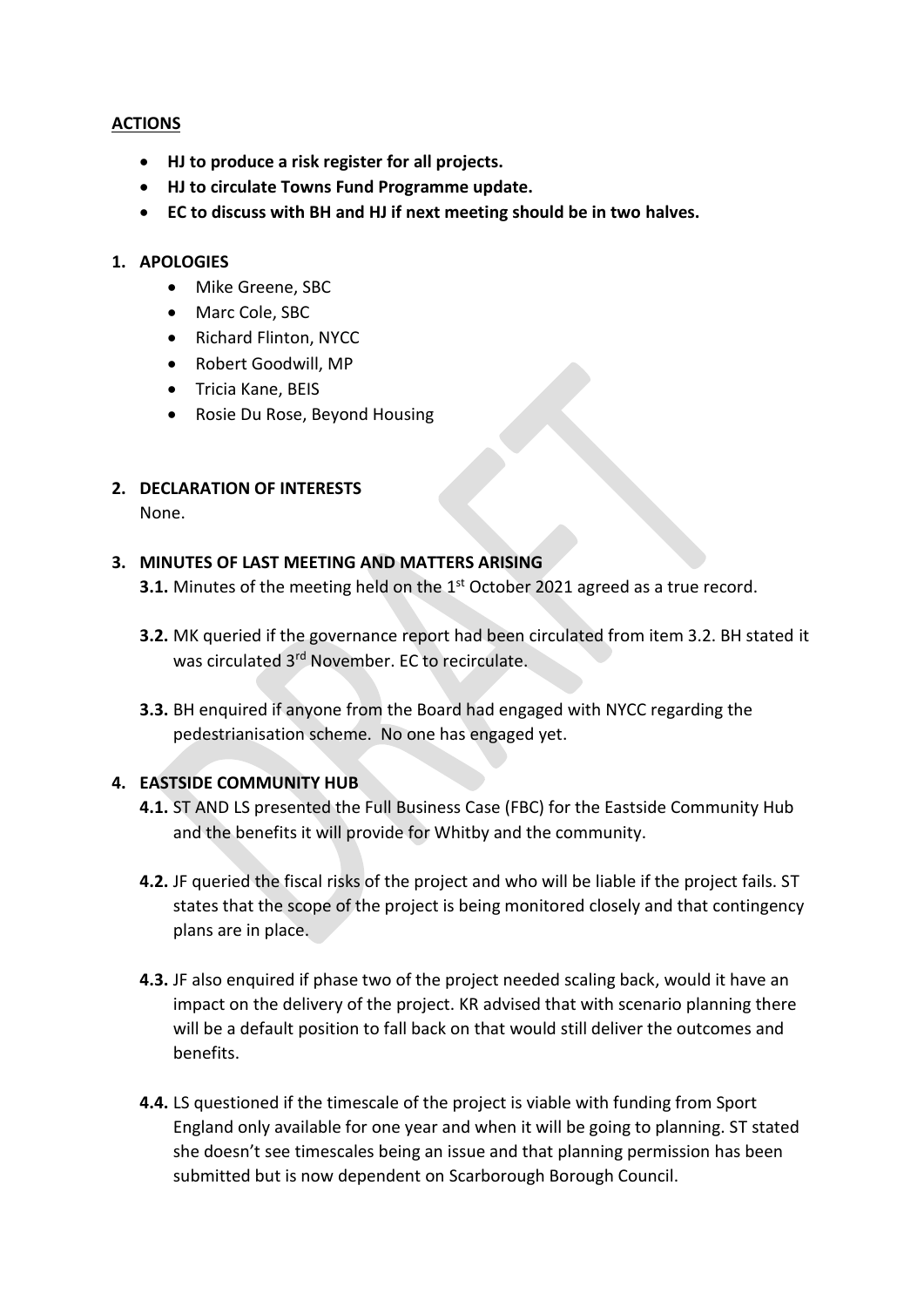- **4.5.** MK queried the financial figures as the summary states £820,000 but table E10/11 has it at £1.2 million down for optimism bias. KR clarified that the scope before funding was £1.2 million but due to the Towns Fund allocation, the scope has been reduced to £820,000. The document will be updated before finalised.
- **4.6.** MK questioned if the governance is with the Boxing Club or ECC. ST confirmed it is with ECC.

ST and LS leave the meeting.

- **4.7.** HJ clarified that SBC are the accountable body therefore no money can be released to ECC unless SBC are confident that the conditions have been met and the outcomes will be delivered.
- **4.8.** KR will circulate the revised Business Case moving forward.
- **4.9.** The Board unanimously agreed to the Eastside Community Hub project progressing under the same condition SBC have applied.

#### **5. WHITBY WAYFINDING**

- **5.1.** JD presented the FBC for the Whitby Wayfinding project.
- **5.2.** SS queried how well the Wi-Fi connectivity works and how this will impact aspects of the project, the app, and how it will be publicised. JD confirmed that the app will be tested before it goes live with the free Wi-Fi provided by NYCC but the trails can be downloaded and used offline. It will be publicised through a marketing campaign with local businesses.
- **5.3.** JF questioned the ease of updating the physical signs. JD stated that they are posters behind glass so are easy to update.
- **5.4.** JFD queried the size and quantity of the monoliths included in the plan. JD stated that all locations have been looked at with NYCC in terms of pedestrian congestion and advice was taken from placemarque on the monolith size to ensure usability by all.
- **5.5.** CH enquired the future management and revenue support of the monoliths and if local business would make a contribution. JD confirmed that the monoliths can be used as a revenue stream through sponsorship from businesses.